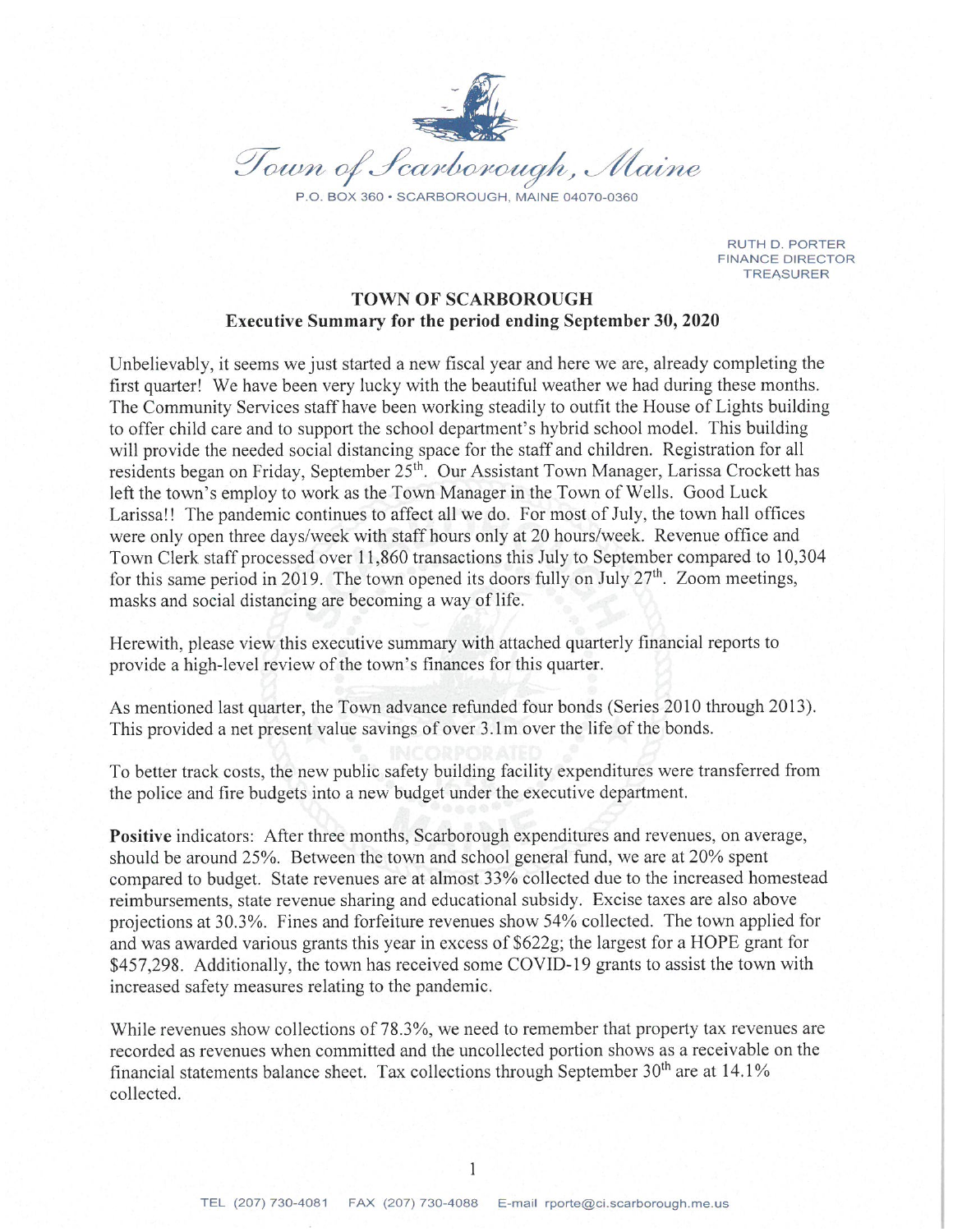Annually, the unassigned fund balance is updated. Per our fund balance policy, the Town's goal is to maintain unassigned fund balance equal to 10% of the prior year operating budget. The 2020 operating budget total was \$94,056,204 making the fund balance 10% goal to be \$9,405,620.

The assets and liabilities are mostly determined by the timing of the expenditures and revenues and as such, I will focus on the expenditures and revenues. As a general indicator of fund balance, actual revenues and expenditures can measure the anticipated changes that could affect total fund balance.

Negative indicators: Legal costs are a little high at 32%, however, all other departments are within the 25% range after completing three months of the year.

I appreciate everyone's patience as the municipal staff endeavor to catch up on workloads affected by the furlough and reduced work hours resulting from this pandemic.

Stay safe, wear masks and please social distance.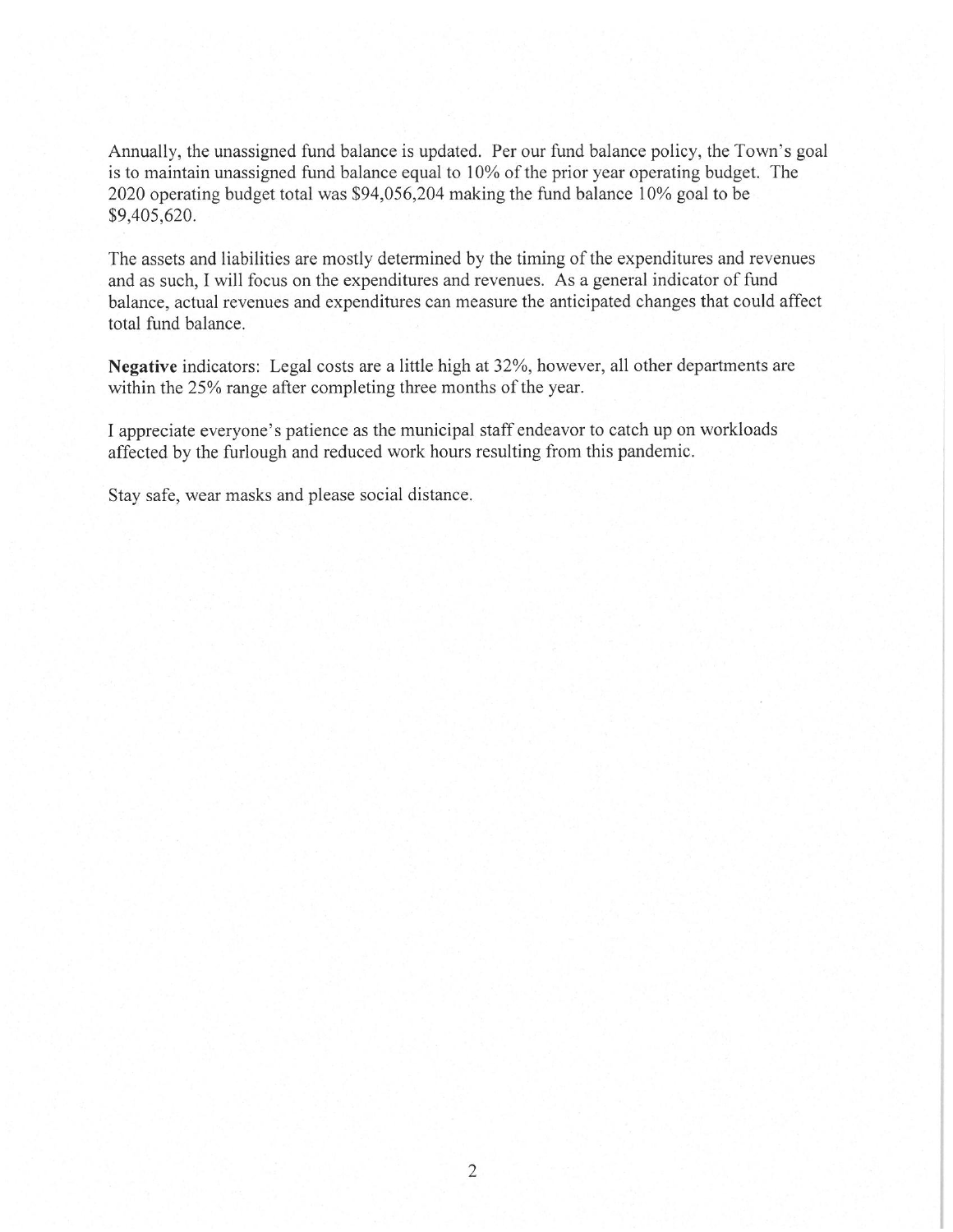# **TOWN OF SCARBOROUGH TOWN GENERAL FUND BALANCE SHEET**

|                     |                                           | <b>September 30, 2020</b> | <b>September 30, 2019</b> | <b>Variance</b> |
|---------------------|-------------------------------------------|---------------------------|---------------------------|-----------------|
| <b>ASSETS</b>       |                                           |                           |                           |                 |
|                     | Cash                                      | 17,560,042                | 13,669,558                | 3,890,484       |
|                     | <b>Taxes Receivable</b>                   | 61,076,542                | 61,563,289                | (486, 747)      |
|                     | <b>Accts Receivable</b>                   | 516,948                   | 461,846                   | 55,102          |
|                     | Due From Other Funds                      | 2,563,482                 | 1,998,101                 | 565,381         |
|                     | Inventories                               | 27,679                    | 27,679                    |                 |
|                     | <b>Total Assets and Outflows</b>          | 81,744,692                | 77,720,473                | 4,024,219       |
| <b>LIABILITIES</b>  |                                           |                           |                           |                 |
|                     | <b>Accounts Payables</b>                  | 3,751,656                 | 2,145,882                 | 1,605,774       |
|                     | <b>Accrued Payroll</b>                    | 5,576,500                 | 4,955,873                 | 620,627         |
|                     | Prepaid Items                             |                           | 3,340                     | (3,340)         |
|                     | <b>Deferred Tax Revenues</b>              | 913,993                   | 843,488                   | 70,505          |
|                     | <b>Taxes Collected In Advance</b>         | 3,853                     | 4,153                     | (300)           |
|                     | <b>Total Liabilitites and Inflows</b>     | 10,238,297                | 7,944,431                 | 2,293,866       |
| <b>FUND BALANCE</b> |                                           |                           |                           |                 |
|                     | <b>Fund Balance Unrestricted</b>          | 7,672,328                 | 9,141,683                 | (1,469,355)     |
|                     | <b>Fund Balance Reserved</b>              | 5,070,810                 | 4,970,732                 | 100,077         |
|                     | <b>Fuel Inventory Reserve</b>             | 27,679                    | 27,679                    |                 |
|                     | <b>Actual Revenues</b>                    | 75,667,441                | 73,883,251                | 1,784,189       |
|                     | <b>Actual Expenditures</b>                | 16,931,862                | 18,247,304                | (1,315,441)     |
|                     | <b>Fund Balance</b>                       | 71,506,395                | 69,776,042                | 1,730,353       |
|                     | <b>Total Liabilities and Fund Balance</b> | 81,744,692                | 77,720,473                | 4,024,219       |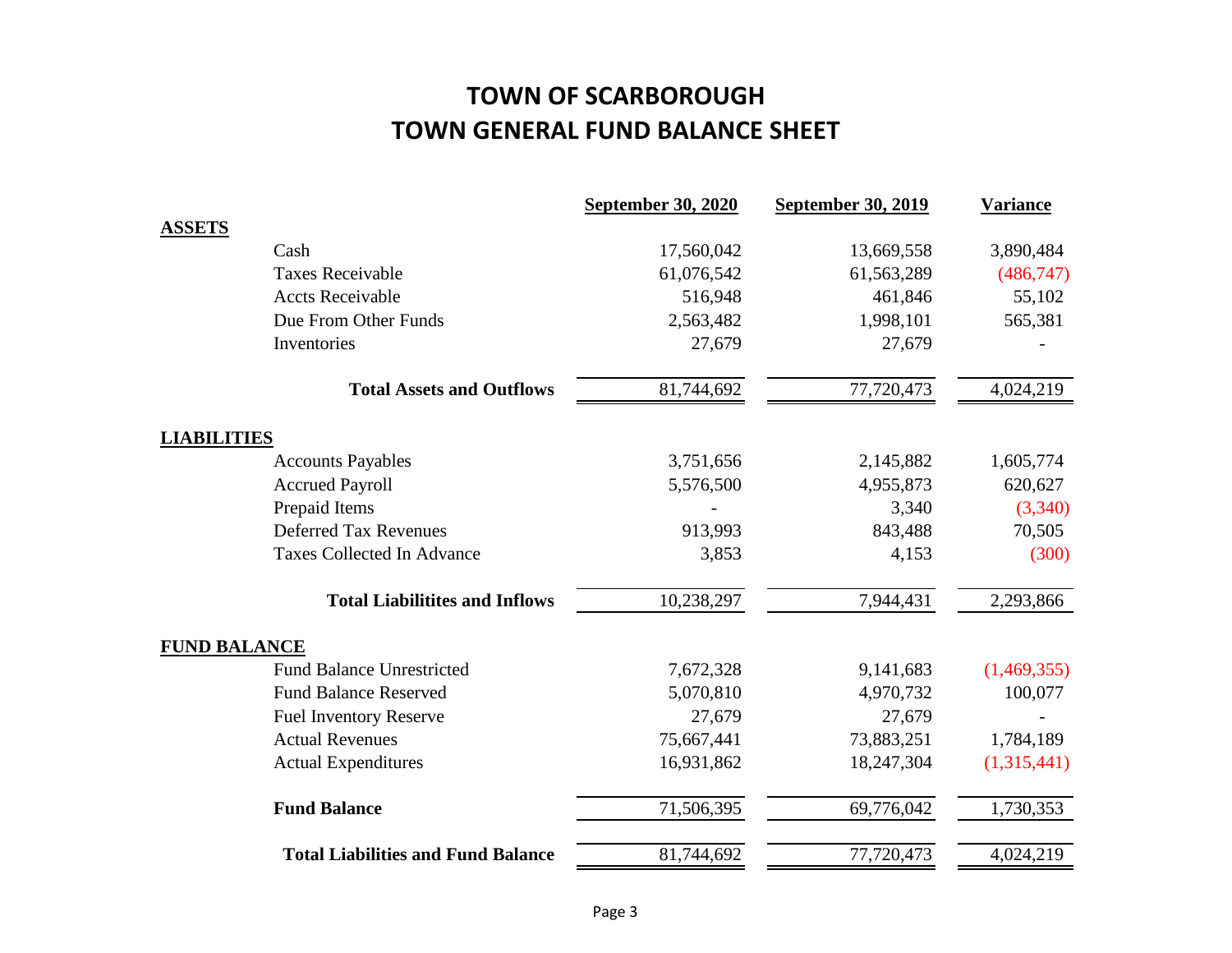#### **Town of Scarborough Comparative Year To Date Expenditures**

|                                               |                      | 9/30/2020       |             | 9/30/2019            |                 |             |
|-----------------------------------------------|----------------------|-----------------|-------------|----------------------|-----------------|-------------|
|                                               | <b>Revised</b>       | <b>YTD</b>      | Percent     | <b>Revised</b>       | <b>YTD</b>      | Percent     |
| 1100 General Fund                             | <b>Appropriation</b> | <b>Expended</b> | <b>Used</b> | <b>Appropriation</b> | <b>Expended</b> | <b>Used</b> |
| 55 Legislative                                | 11,573               | 206             | 1.8%        | 11,573               |                 | 0.0%        |
| 56 Executive                                  | 3,226,713            | 500,231         | 15.5%       | 2,733,318            | 719,057         | 26.1%       |
| 57 Finance                                    | 1,144,209            | 230,758         | 20.4%       | 1,145,092            | 259,921         | 22.8%       |
| 58 Management Information Systems             | 1,338,293            | 305,401         | 23.6%       | 1,458,086            | 360,505         | 25.1%       |
| 59 Planning                                   | 1,038,027            | 209,381         | 20.4%       | 1,089,432            | 211,225         | 19.4%       |
| 62 Community Services                         | 2,129,666            | 404,367         | 19.3%       | 2,608,210            | 814,306         | 32.0%       |
| 63 Library                                    | 1,152,963            | 283,241         | 24.6%       | 1,164,166            | 582,083         | 50.0%       |
| 66 Public Health & Welfare                    | 86,076               | 20,378          | 23.7%       | 33,633               | 8,456           | 25.1%       |
| 68 SEDCo                                      | 246,051              | 46,937          | 19.1%       | 246,644              | 46,753          | 19.0%       |
| 71 Fire Services                              | 5,754,862            | 1,294,834       | 22.7%       | 5,580,120            | 1,235,391       | 21.8%       |
| 72 Police Services                            | 7,094,837            | 1,566,825       | 22.1%       | 7,096,371            | 1,648,480       | 23.3%       |
| 81 Public Works                               | 6,903,287            | 1,123,388       | 47.3%       | 6,896,283            | 1,335,405       | 45.2%       |
| 85 Debt                                       | 6,482,918            | 127,337         | 2.0%        | 6,145,997            |                 | 0.0%        |
| 91 County Tax                                 | 3,188,519            |                 | 0.0%        | 2,956,659            |                 | 0.0%        |
| 94 Capital Equipment                          | 1,546,736            | 24,125          | 1.6%        | 2,311,867            | 317,758         | 15.1%       |
| 97 Other                                      | 1,864,341            | 81,753          | 4.4%        | 1,371,129            | 36,808          | 2.7%        |
| <b>Total General Fund Expenditures</b>        | 43,209,071           | 6,220,473       | 19.4%       | 42,848,580           | 7,576,149       | 21.9%       |
| Fund 7150 Adult Education                     | 194,558              | 25,911          | 13.6%       | 202,311              | 48,469          | 24.0%       |
| Fund 7100 Total School General Fund           | 53, 312, 138         | 10,685,479      | 20.5%       | 51,426,993           | 10,622,685      | 21.2%       |
| <b>Total School General Fund Expenditures</b> | 53,506,696           | 10,711,389      | 20.5%       | 51,629,304           | 10,671,154      | 21.2%       |
| <b>Grand Total</b>                            | 96,715,767           | 16,931,862      | 20.0%       | 94,477,884           | 18,247,304      | 21.6%       |

3 Months = 25.00%

#### **NOTES:**

**Overall:** Non-union furloughed time (avg 20 hrs/week) ended July 24, 2020.

**Overall:** COLA adjustment for non-union staff to take effect on Jan. 1, 2021 - normally adjusted in July.

**56:** Reflects the resignation of the Asst. Town Mananger (LC).

**58:** MIS Staffing changes and higher software maintenance costs

**62:** Community Services: Reduction in programs due to COVID

- **66:** Public Assistance: Increase in GA costs beginning in Nov/Dec 2019.
- **71:** Fire Dept staffing costs/moved certain facility costs to Executive

**72:** Police staffin**g**/moved certain facility costs to Executive

**81:** PW purchase orders

- **85:** Debt cost of issuance on Advance Refunding
- **94:** Timing of capital equipment purchases for prior year and current year.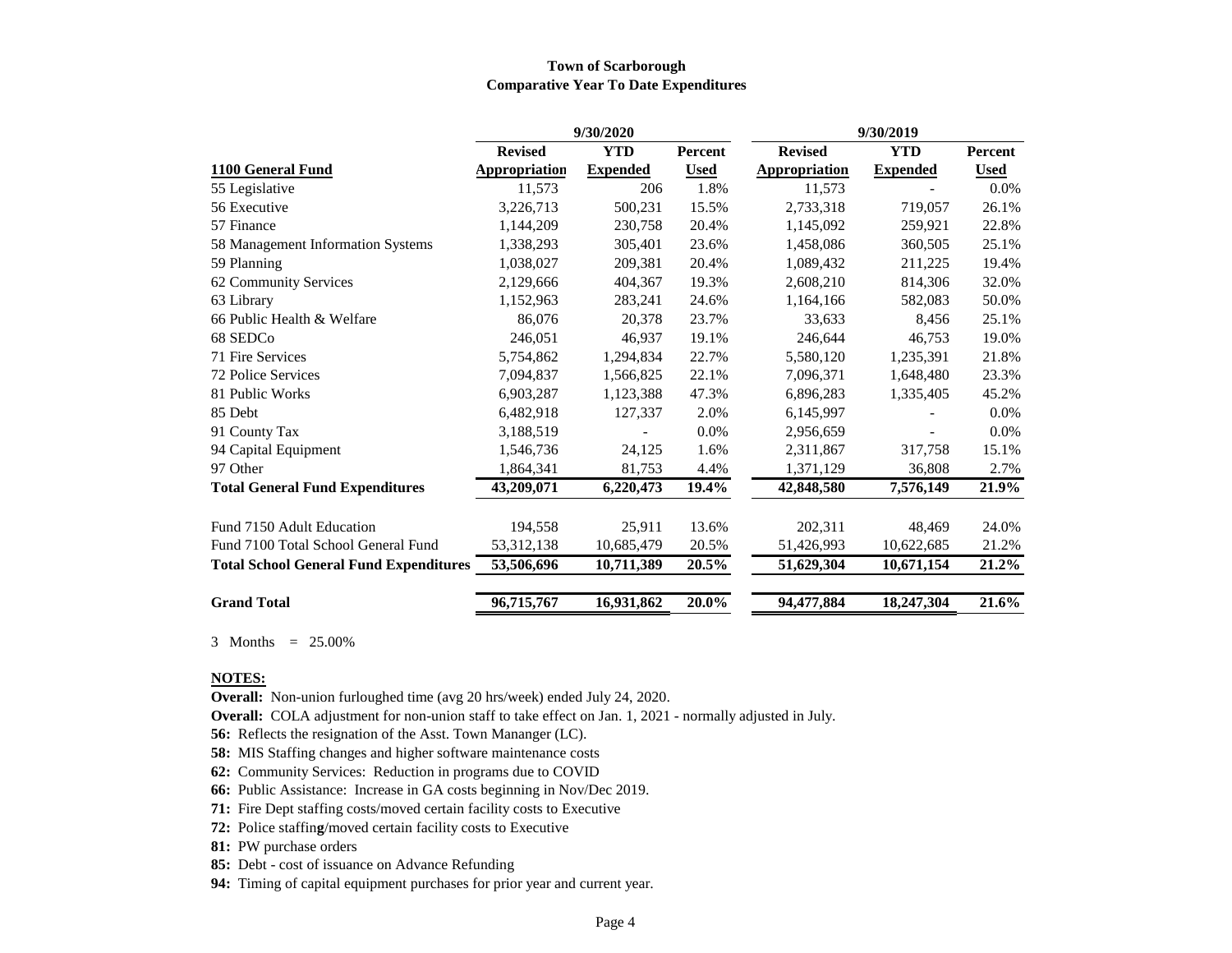### **Town of Scarborough Comparative Year To Date Revenues**

|                                            | 9/30/2020        |                   | 9/30/2019        |                                                 |                   |                  |
|--------------------------------------------|------------------|-------------------|------------------|-------------------------------------------------|-------------------|------------------|
|                                            | <b>Revised</b>   |                   |                  | <b>Revised</b>                                  |                   |                  |
|                                            | <b>Estimated</b> | <b>Actual YTD</b> | $\frac{6}{6}$    | <b>Estimated</b>                                | <b>Actual YTD</b> | $\frac{6}{6}$    |
| 1100 General Fund                          | <b>Revenue</b>   | <b>Revenue</b>    | <b>Collected</b> | <b>Revenue</b>                                  | <b>Revenue</b>    | <b>Collected</b> |
| 90 Taxes                                   | 27,335,611       | 72,091,437        | 263.7%           | 27,483,464                                      | 23,010,718        | 83.7%            |
| 91 Interest On Delinquent Taxes            | 97,500           | 2,904             | 3.0%             | 97,500                                          | 25,170            | 25.8%            |
| 92 Licenses And Permits                    | 794,880          | 165,110           | 20.8%            | 699,480                                         | 198,002           | 28.3%            |
| 93 Intergovernmental Revenues              | 4,476,411        | 1,466,144         | 32.8%            | 3,406,016                                       | 1,054,706         | 31.0%            |
| 94 Charge For Services                     | 6,515,892        | 571,811           | 8.8%             | 6,639,097                                       | 1,205,145         | 18.2%            |
| 95 Fines Forfeits And Assessments          | 87,700           | 47,466            | 54.1%            | 71,000                                          | 36,315            | 51.1%            |
| 96 Miscellaneous Revenues                  | 792,719          | 218,740           | 27.6%            | 823,848                                         | 161,595           | 19.6%            |
| 99 Other Financing Sources                 | 3,049,711        | 5,000             | 0.2%             | 3,628,175                                       | 5,000             | 0.1%             |
| <b>Total General Fund Revenues</b>         | 43,150,425       | 74,568,612        | 172.8%           | 42,848,580                                      | 25,696,650        | 60.0%            |
| Fund 7150 Adult Education                  | 194,558          | 2,561             | 1.3%             | 202,311                                         | 97,887            | 48.4%            |
| Fund 7100 Total School General Fund        | 53, 311, 243     | 1,096,268         | 2.1%             | 51,426,993                                      | 48,088,714        | 93.5%            |
| <b>Total School General Fund Revenues</b>  | 53,505,801       | 1,098,829         | 2.1%             | 51,629,304                                      | 48,186,601        | 93.3%            |
| <b>Grand Total</b>                         | 96,656,226       | 75,667,441        | 78.3%            | 94,477,884                                      | 73,883,251        | 78.2%            |
| <b>Property Taxes Collected:</b><br>14.14% |                  |                   |                  | 2020 Property Taxes Collected Sept 2019: 11.99% |                   |                  |
| Collections as of 10-16-20:<br>46.49%      |                  |                   |                  | 2019 Property Taxes Collected Sept 2018:        |                   | $7.02\%$         |
| 3 Months<br>$= 25.00\%$                    |                  |                   |                  | 2018 Property Taxes Collected Sept 2017: 11.13% |                   |                  |
|                                            |                  |                   |                  | 2017 Property Taxes Collected Sept 2016: 10.32% |                   |                  |

**2016** Property Taxes Collected Sept 2015: **10.44%**

### **NOTES:**

**90:** Tax allocation not yet completed. Property taxes are recorded as revenue when the bills are issued. Excise Revenues are 30.3% of estimate**.**

**91:** Interest rate decreased to 8% for unpaid property taxes as set by the State. Scarborough set our rate at 5%,

**92:** Licenses & Permits: Planning Permits (Building, Electrical, Plumbing) are \$45,562 lower than the prior year at this time

**93:** Intergovernmental Revenues: Increased Homestead revenues received over prior year - state increased reimbursement from 62.50% to 70%.

**94:** Charge for Services: Invoices for services were processed after Sept 30.

**96:** Miscellaneous Revenues: \$101,245 received from Advance Bond Refunding to cover cost of issuance.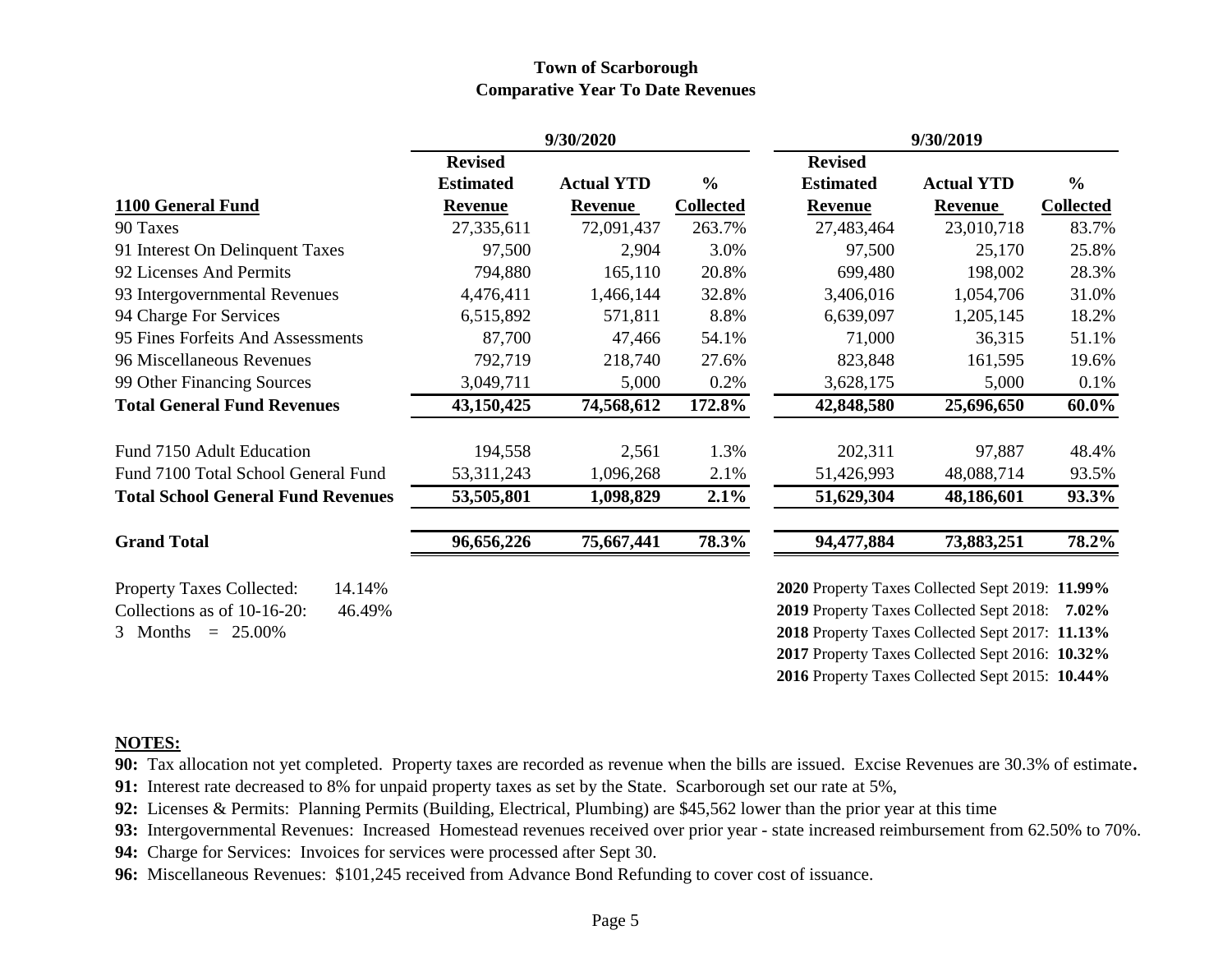#### **Town of Scarborough**

|                                              | Original             | <b>Revised</b> | <b>YTD</b>               |           | <b>Available</b> | Percent     |
|----------------------------------------------|----------------------|----------------|--------------------------|-----------|------------------|-------------|
| <b>Other Town Fund Expenditures</b>          | <b>Appropriation</b> | <b>Budget</b>  | <b>Expended</b>          | Encumb    | <b>Budget</b>    | <b>Used</b> |
| Fund 1200 Total Special Revenue Fund         |                      |                | 250,003                  | 607       | (250,610)        | 100.0%      |
| Fund 1300 Total Capital Projects Fund        |                      |                |                          | 24,635    | (24, 635)        | 100.0%      |
| Fund 1310 Total Capital Projects Fund        | 867,000              | 867,000        | $\overline{\phantom{a}}$ | 11,000    | 856,000          | 1.3%        |
| Fund 1310 Public Safety Building             |                      | 6,139          | 16,799                   |           | (10,660)         | 273.6%      |
| Fund 1500 Total Cemetery Permanent Fund      |                      |                |                          |           |                  | $0.0\%$     |
| <b>Total Town Other Fund Exp</b>             | 867,000              | 873,139        | 266,802                  | 36,242    | 570,095          | 34.7%       |
|                                              |                      |                |                          |           |                  |             |
| <b>Other School Fund Expenditures</b>        |                      |                |                          |           |                  |             |
| Fund 72xx Total School Special Revenue Fund  |                      |                | 682,677                  | 537,505   | (1,220,182)      | 100.0%      |
| Fund 7300 Total School Capital Projects Fund | 100,000              | 100,000        |                          |           | 100,000          | $0.0\%$     |
| Fund 7400 Total School Capital Projects Fund | 1,713,212            | 1,713,212      | 760,562                  | 60,464    | 892,185          | 47.9%       |
| Fund 7600 Total School Nutrition Program     | 1,777,105            | 1,777,105      | 200,130                  | 505,648   | 1,071,327        | 39.7%       |
| Fund 7800 Total School Scholarship Funds     |                      |                |                          |           |                  | 100.0%      |
| <b>Total School Other Fund Exp</b>           | 3,590,317            | 3,590,317      | 1,643,369                | 1,103,617 | 843,330          | 76.5%       |

# **Year To Date Revenues Through September 30, 2020**

|                                              | Original               | <b>Revised</b>        |                     |                      |                   |
|----------------------------------------------|------------------------|-----------------------|---------------------|----------------------|-------------------|
|                                              | <b>Estimated</b>       | <b>Estimated</b>      | <b>Actual YTD</b>   | <b>Remaining</b>     | $\frac{0}{0}$     |
| <b>Other Town Fund Revenues</b>              | Revenue                | Revenue               | Revenue             | <b>Revenue</b>       | <b>Collected</b>  |
| Fund 1200 Total Special Revenue Fund         |                        |                       | 2,003,137           | (2,003,137)          | 100.0%            |
| Fund 1300 Total Capital Projects Fund        |                        |                       | 138                 | (138)                | 100.0%            |
| Fund 1310 Total Capital Projects Fund        | 867,000                | 867,000               | $\Omega$            | 867,000              | $0.0\%$           |
| Fund 1310 Public Safety Building             |                        |                       |                     |                      | 100.0%            |
| Fund 1500 Total Cemetery Permanent Fund      |                        |                       | 459                 | (459)                | 100.0%            |
| <b>Total Town Other Fund Rev</b>             | 867,000                | 867,000               | 2,003,734           | (1, 136, 734)        | 231.1%            |
| <b>Other School Fund Revenues</b>            |                        |                       |                     |                      |                   |
| Fund 72xx Total School Special Revenue Fund  |                        |                       | 400                 | (400)                | 100.0%            |
| Fund 7300 Total School Capital Projects Fund | 100,000                | 100,000               |                     | 100,000              | $0.0\%$           |
| Fund 7400 Total School Capital Projects Fund | 1,713,212              | 1,713,212             |                     | 1,713,212            | $0.0\%$           |
| Fund 7600 Total School Nutrition Program     | 1,777,105              | 1,777,105             | 16,844              | 1,760,261            | 0.9%              |
| Fund 7800 Total School Scholarship Funds     |                        |                       | 376                 | (376)                | 100.0%            |
| <b>Total School Other Fund Rev</b>           | 3,590,317              | 3,590,317             | 17,620              | 3,572,697            | $0.5\%$           |
|                                              | <b>Original Budget</b> | <b>Revised Budget</b> | <b>YTD Activity</b> | <b>Remaining Bal</b> | <b>Percentage</b> |
| <b>Grand Totals Expenditures</b>             | 101,113,543            | 101,179,223           | 18,842,033          | 78,763,304           | $22.2\%$          |

**Grand Totals Revenues 101,113,543 101,113,543 77,688,794 23,424,748 76.8%**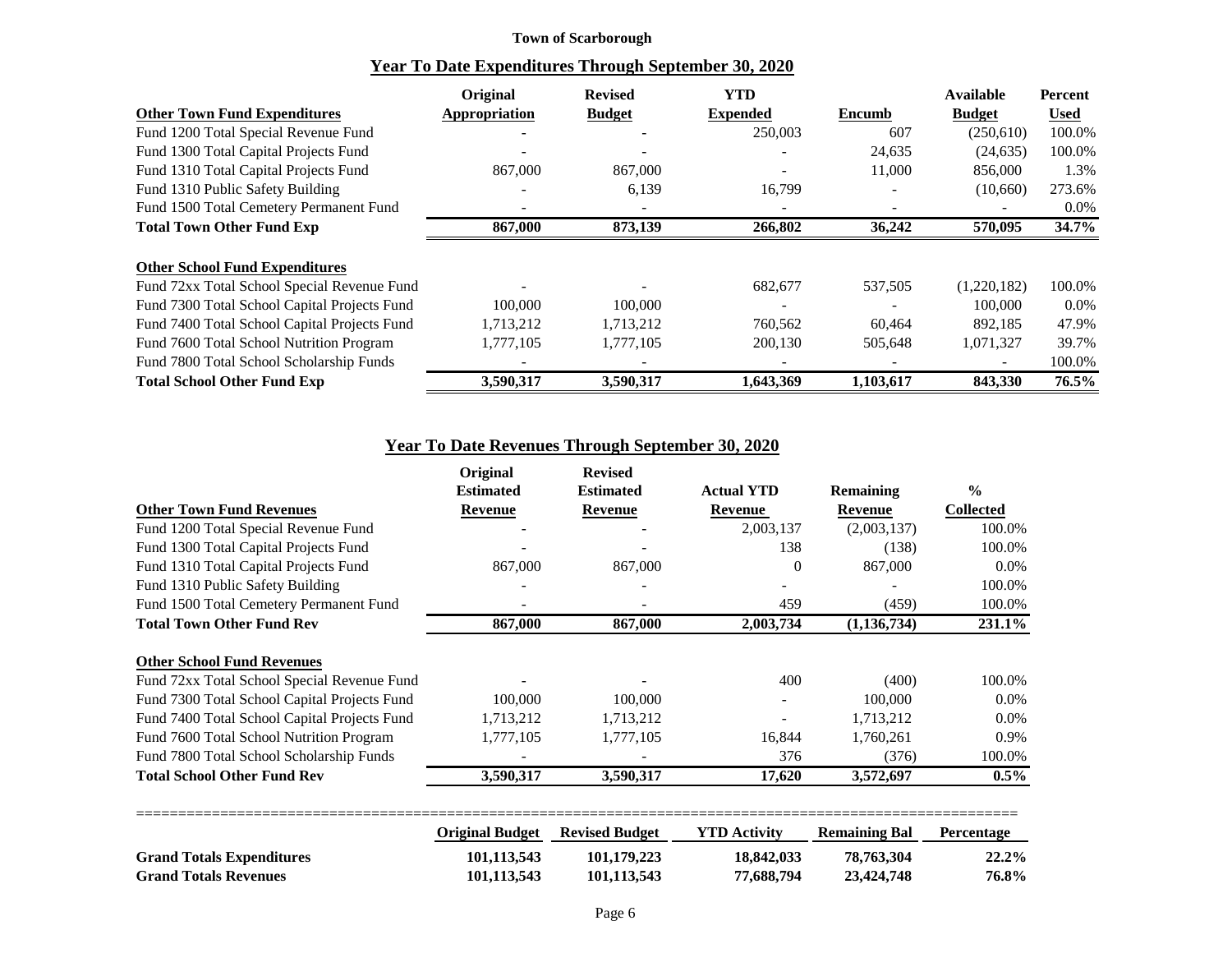# Town of Scarborough Year To Date Education Expenditures Through September 30, 2020

|                                    | Original      | <b>Revised</b> | <b>YTD</b>      |               | <b>Available</b> | <b>Percent</b> |
|------------------------------------|---------------|----------------|-----------------|---------------|------------------|----------------|
| <b>Education:</b>                  | Appropriation | <b>Budget</b>  | <b>Expended</b> | <b>Encumb</b> | <b>Budget</b>    | <b>Used</b>    |
| Regular instruction                | 32,894,838    | 32,894,838     | 7,392,634       | 145,234       | 25,356,970       | 22.9%          |
| Improvement of instruction         | 992,791       | 992,791        | 404,716         | 19,395        | 568,680          | 42.7%          |
| Special services                   | 4,757,146     | 4,758,041      | 943,251         | 20,288        | 3,794,502        | 20.3%          |
| General & special administration   | 279,295       | 279,295        | 68,525          |               | 210,770          | 24.5%          |
| Board of education                 | 37,851        | 37,851         | 26,971          |               | 10,880           | 71.3%          |
| Office of the superintendent       | 754,591       | 754,591        | 204,646         |               | 549,945          | 27.1%          |
| Business administration            | 2,291,654     | 2,291,654      | 520,246         | 443           | 1,770,965        | 22.7%          |
| Transportation                     | 1,828,951     | 1,828,951      | 198,562         |               | 1,630,389        | 10.9%          |
| Operation and maintenance of plant | 4,164,388     | 4,164,388      | 925,927         | 66,487        | 3,171,973        | 23.8%          |
| <b>Adult Education</b>             | 194,558       | 194,558        | 25,911          | 456           | 168,192          | 13.6%          |
| <b>Food Service Allocation</b>     |               |                |                 |               |                  | $0.0\%$        |
| Debt service                       | 5,309,738     | 5,309,738      |                 |               | 5,309,738        | $0.0\%$        |
| <b>Total Education</b>             | 53,505,801    | 53,506,696     | 10,711,389      | 252,303       | 42,543,004       | 20.5%          |